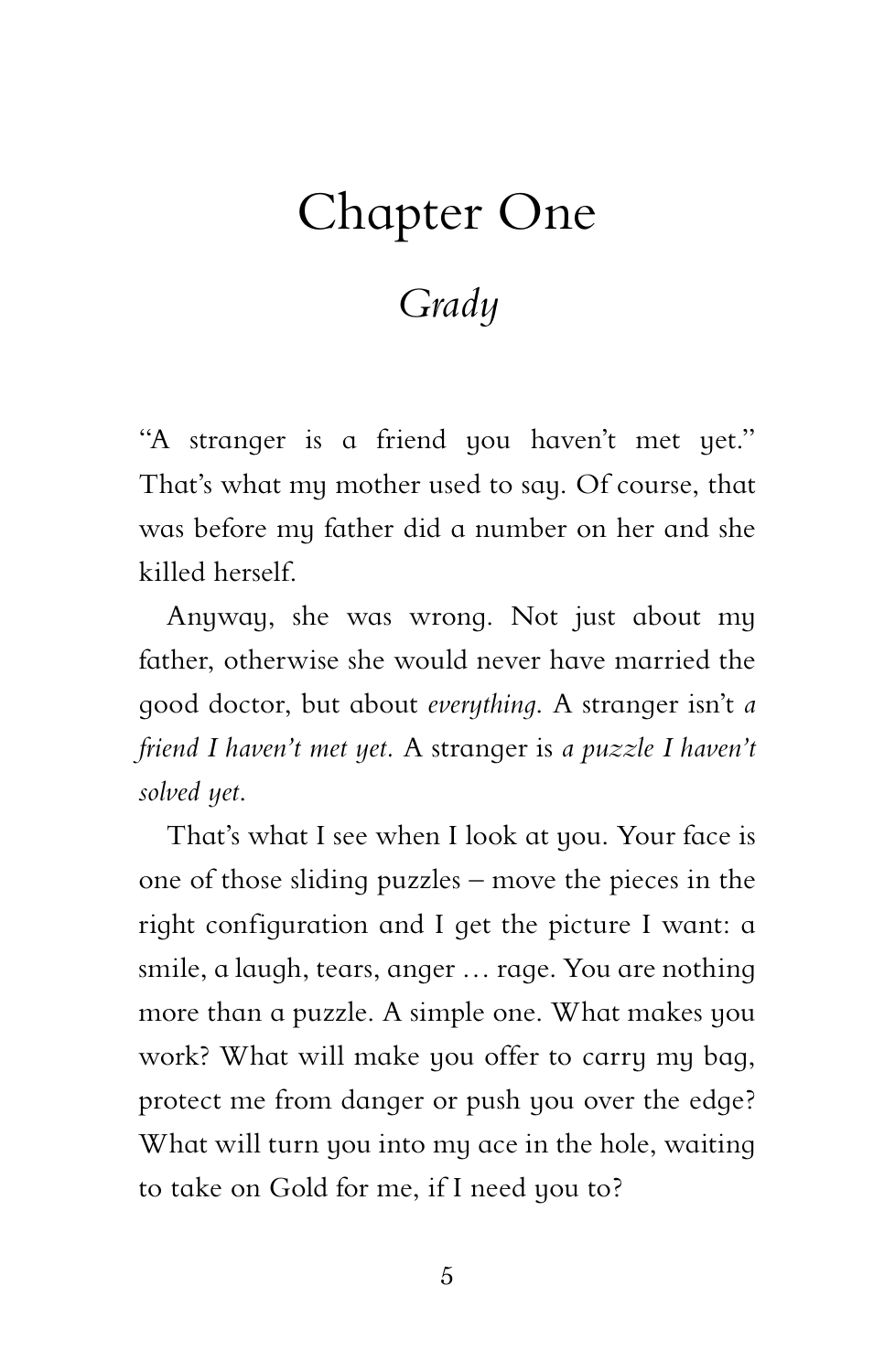I'm not *broken*, my father was clear about that. No, I'm *better* than you. If you weren't so easy to solve, I wouldn't be able to get you to do what I want. It's your own fault.

*Click, shush, click, shush*. I don't need to look up to know that Bella just shimmied into the break room, her short skirt brushing toned, tanned skin, her high heels tapping against tile. I don't need to look up, but I do. I can appreciate art, although I've always been more of a Cubist person. I'm sure that Picasso saw people the same way as I do. In pieces.

She's striking a pose against the door frame. Even the smallest gesture of hers is calculated according to its aesthetic. She won't move until I show some appreciation. Today her lustrous black hair is curling down her back, pinned at the front to pull it away from her high cheekbones and cat-like black eyes.

Knowing it's what she needs, I give her a smile and let appreciation shine in my eyes. With a purr of satisfaction, she sashays into the room.

"Grady." Her voice is mellow and smooth. She has an Italian accent and in her mouth the *ay* in my name is emphasized, the *ee* sound falling away. "Aren't you meant to be working, *caro*?" She carefully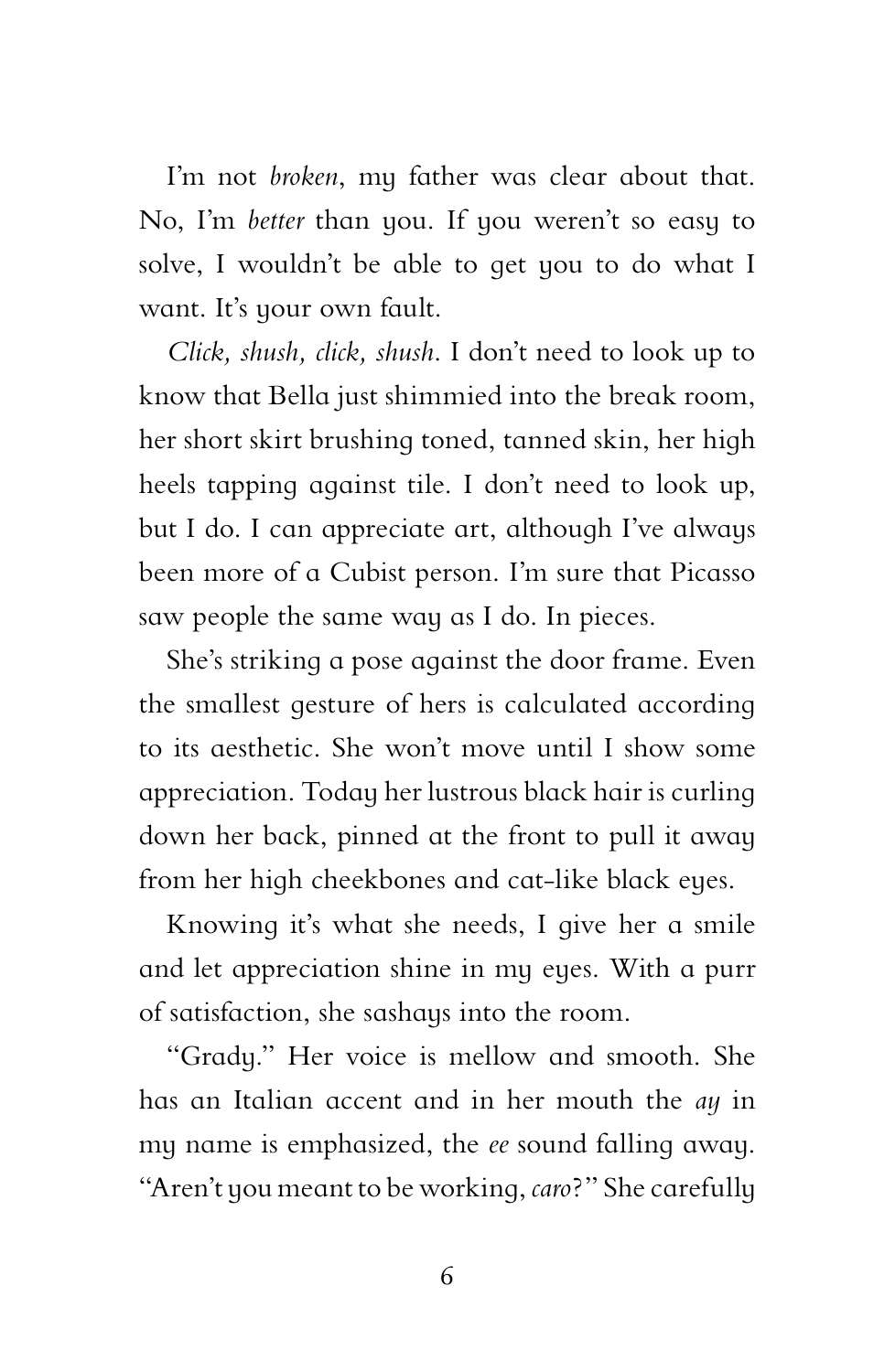shifts a few degrees, so her ass is facing me, bends down to open the fridge and removes a mineral water. She turns her head to look at me over her shoulder. "Those charts won't analyze themselves."

I allow a hitch into my breath as I reply. "I've run all the numbers. Just taking a break before I write up my findings."

"You're almost done?" She twists off the top then tips her head back to drink, allowing me to watch the bobbing column of her throat.

"Y-yes." The stutter is deliberate. She smiles around the bottle.

"So, perhaps, Grady, you could take a look at mine? You're so much faster than I am." She touches a finger to her mouth, wiping a bead of water away with her fingertip.

I wonder for a moment how hard I should make her work for it. She has given me a show and it would be no skin off my nose. Numbers are easy, if boring. Let her think she has me, that I'm curled round her little finger. It'll be all the more effective when I take it back.

"Sure, Bella." I let myself sound pathetic. I know what she sees when she looks at me – an amusing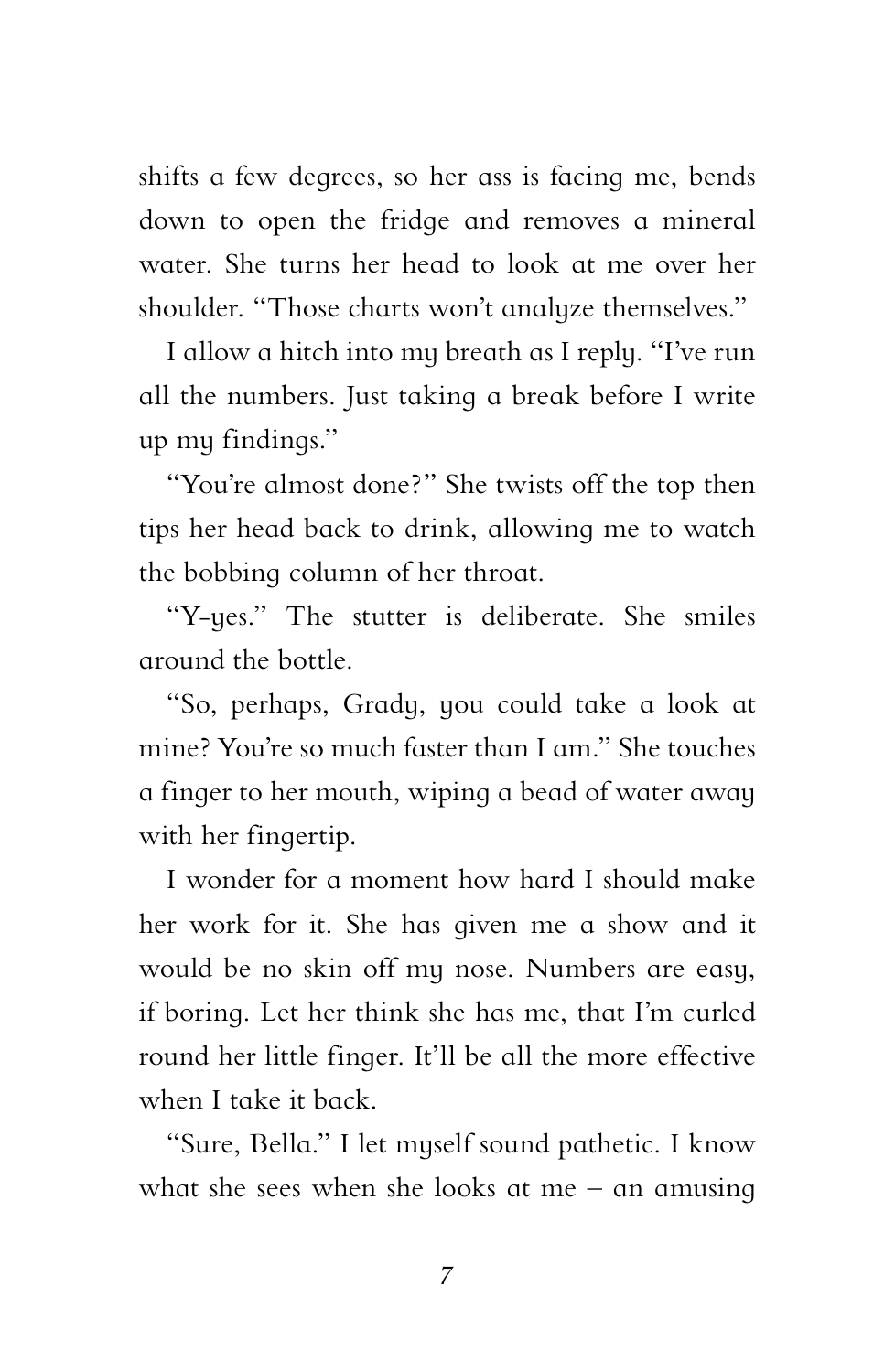conspiracy theorist carrying a layer of fat round my waist that no amount of exercise can shift, a rumpled suit, glasses that I've recently adopted. "Did you know that the CIA operates an illegal drug cartel?" I add enthusiastically.

Bella laughs. "Meet me at my desk and I'll show you the work you can help with, Grady."

I'm harmless. I'm the guy next door. I'm the one no one would ever believe could hurt them.

And yet...

As Bella glides out, she glances back, her expression momentarily speculative. This place looks like an office, but it isn't. It's a shark tank. And Bella has to be wondering, am I really that much of a minnow?

"You shouldn't let her do that to you." Aanay had been standing behind the cupboard the whole time. Bella hadn't even noticed him. He spends as much time in here as he can, away from the rest of the predators.

I arrange my mouth into the shape of a smile. "I don't mind."

"I shouldn't care, but…" He blushes. "You're better than that."

I shrug, push my empty coffee mug to one side,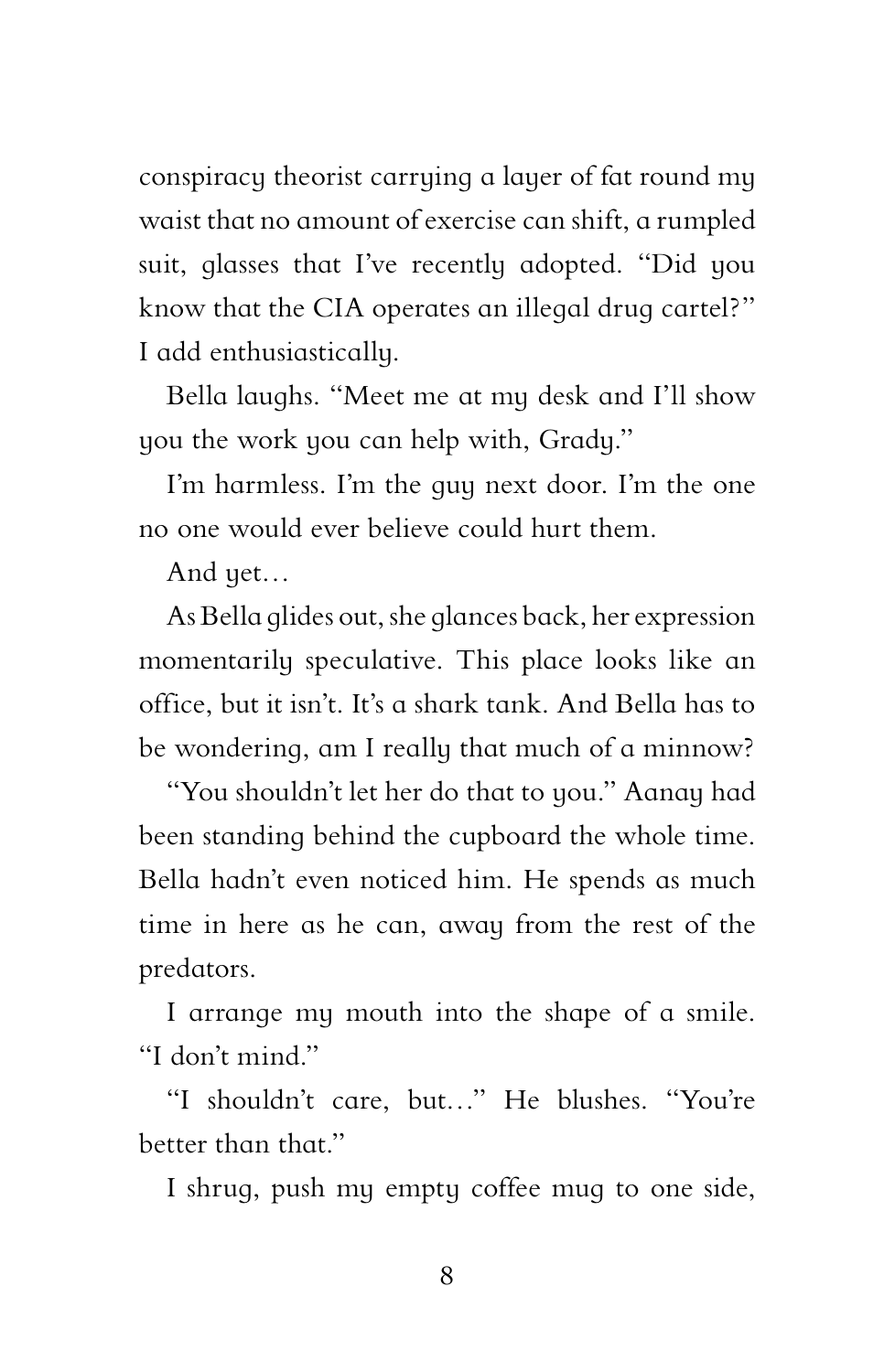and stand. "If I don't do her work, she might lose her place on the programme and then what would we have to look at?"

"You really think she'd lose her place on the programme?" Aanay looks up, hope shining in his eyes. I don't think it had occurred to him that he could get himself kicked off the grad scheme by being a poor employee. It's all I've been thinking about. I just haven't worked out the best way of failing, without the kind of retribution that would surely follow.

"Honestly?" I sigh. "No, I don't. Gold wants the work done, so does it matter how it happens? She's effective at getting her quotas met. This isn't about how good we are at the job  $-$  it's about showing we can run a company. The people who work for Bella Russo will be *very happy and extremely productive."* 

Aanay blushes again, the colour creeping up his collar and over his cheeks. I fight the instinct to apologise. He's so quiet, so still, sometimes I want to do something to make him yell swear words.

He doesn't want to be here any more than I do. I tilt my head and watch his flush deepen. How did he even *get* on to Gold's graduate programme?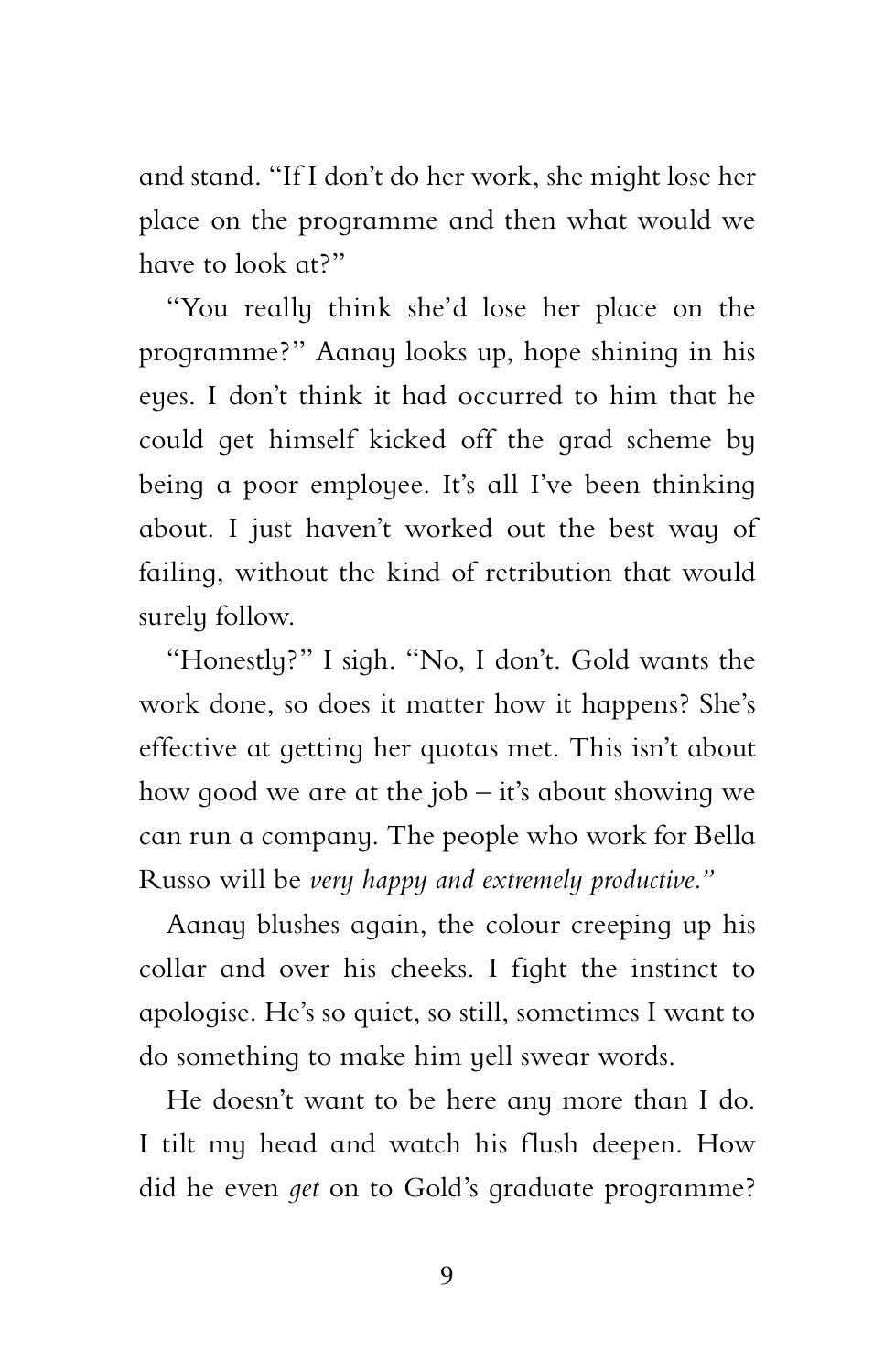I can't see him doing what I did. I can't see him committing murder. But … maybe *he's* a great white shark in disguise as a minnow. Maybe he's the best actor in here.

One day I'll find out.

He holds out his hand for my empty cup and when I give it to him, he starts to wash it up.

"You cleaning for us now, Bukhari?" The clones move in a school and now they're here, all six of them: Aamon, Bram, Damien, Jason, Dawson and Bates. They're the same as far as I can tell. All white males, all dressed in matching two-piece suits, all dead-eyed.

Before I'd been forced to work in Gold's London office, there'd been the island. We'd thought it would be three days of fun with a huge cash prize at the end. We hadn't known it was Gold's recruitment ground; that he was looking for psychopaths to employ in his corporation. He wanted ruthless business leaders to take over his various companies, and he wanted videos of them doing terrible things, so they would never go against his orders. We hadn't realized that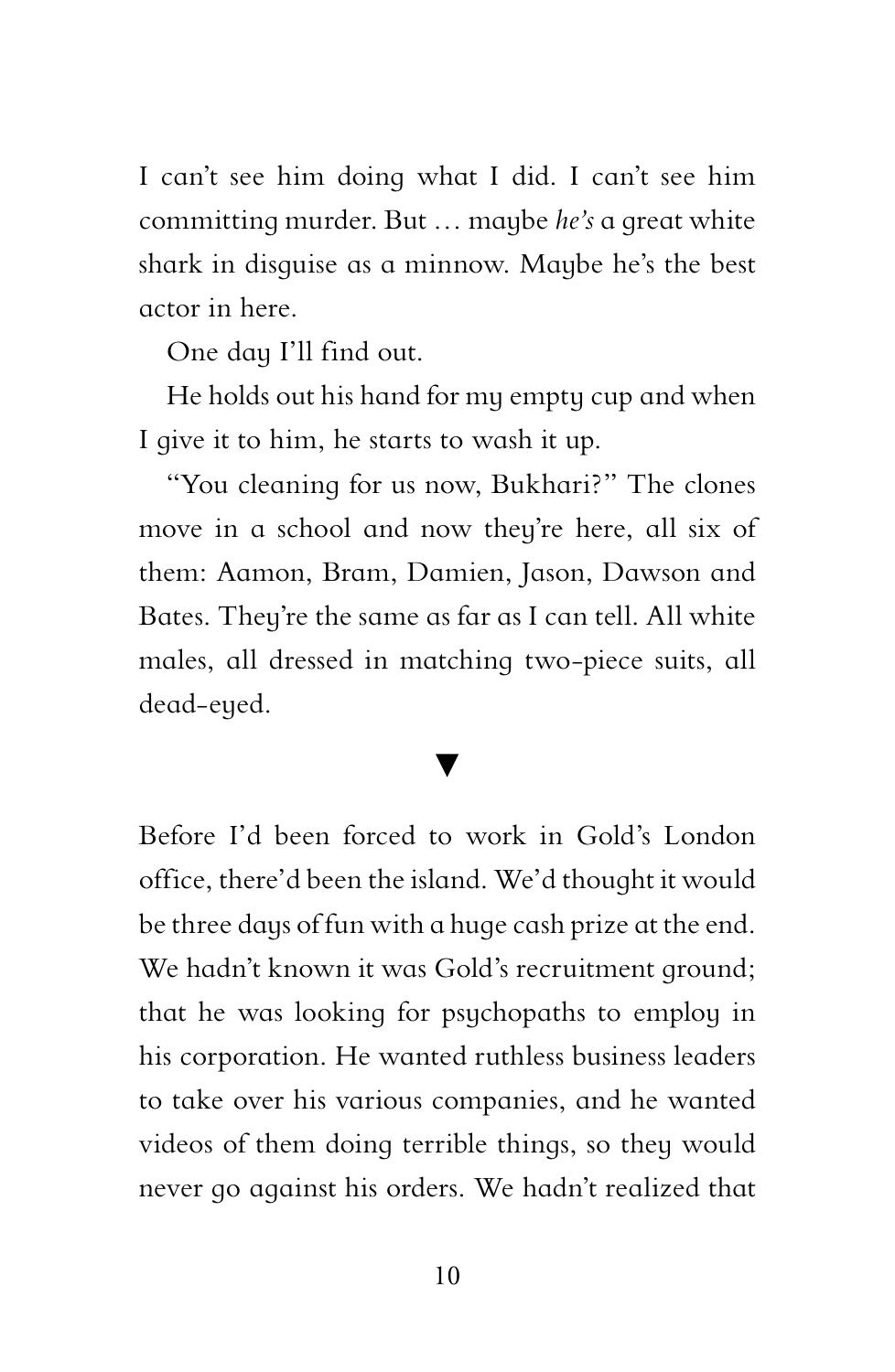the cash prize would come with a price: a job offer, and that turning it down was not an option.

I won the game on the island. I earned the cash prize, the job offer … and a lifetime of servitude under Marcus Gold.

I'd say I sold my soul, but I don't believe I ever had one.

There'd been another boy on Aikenhead, Reece Armstrong. He'd been the one to start the violence: he cut off Carmen's hand. He'd have fitted in very well with the clones.

Carmen killed him in the end. And I killed Carmen. I look at my hands. The brutality of it all came as a bit of a shock, but in the end it wasn't so bad. Still, after killing Carmen I decided it would be the last time. If killing needs to be done, I'll manipulate others into doing it for me.

When Gold insisted that I exterminate Lizzie and Ben, I decided not to. Why should I bow to anyone?

I let Lizzie live in order to keep Ben onside, and I kept Ben alive in case I needed a trump card. We were lucky that Gold wanted only his own people to see the bodies. He offered to pay for the funerals of all those killed on the island, as long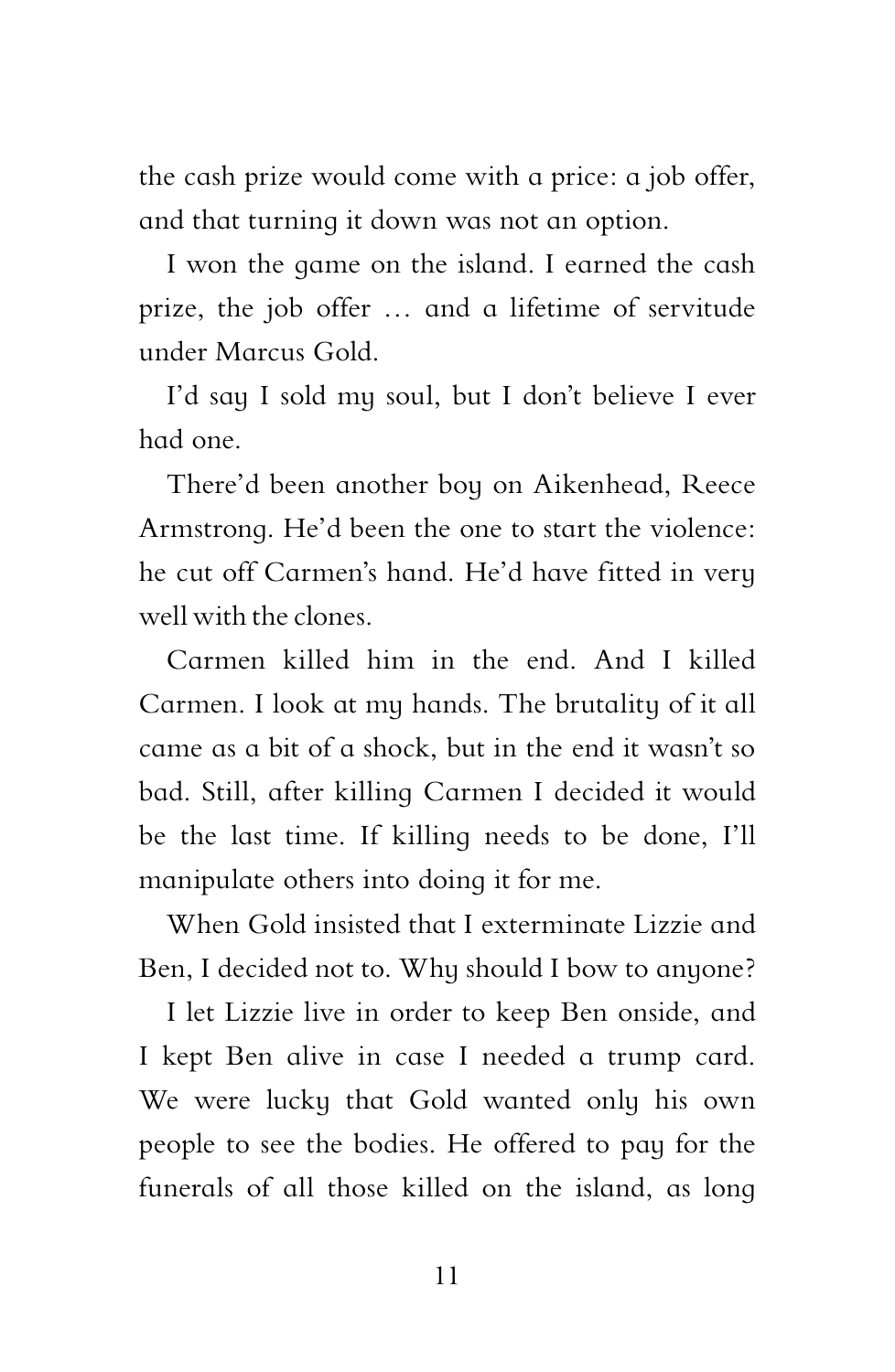as they were cremated right away. Ben and Lizzie woke in the morgue, swapped their toe tags with corpses, and ran. I don't know or care whose ashes their families cry over.

"You're a great little servant, Bukhari," Jason drawls. "Let's hear you say, 'what can I do for you today, sir?"

I wonder for a moment whether to get involved or stand back. There are six of them and one of me. I can't say there are two of us because Aanay won't stand up for himself. Soon I'll find out why he's so determined to be such a doormat.

Ben wouldn't have hesitated; he'd have already been yelling at Jason. Lizzie would have simply launched herself at Dawson, and Will would have joined in, just because he loved to hurt people. If Ben had been here, no one would have dared touch Aanay.

I'm not Ben.

I know how this will play out. They'll humiliate Aanay, he'll take it. They probably won't hurt him. I can walk away.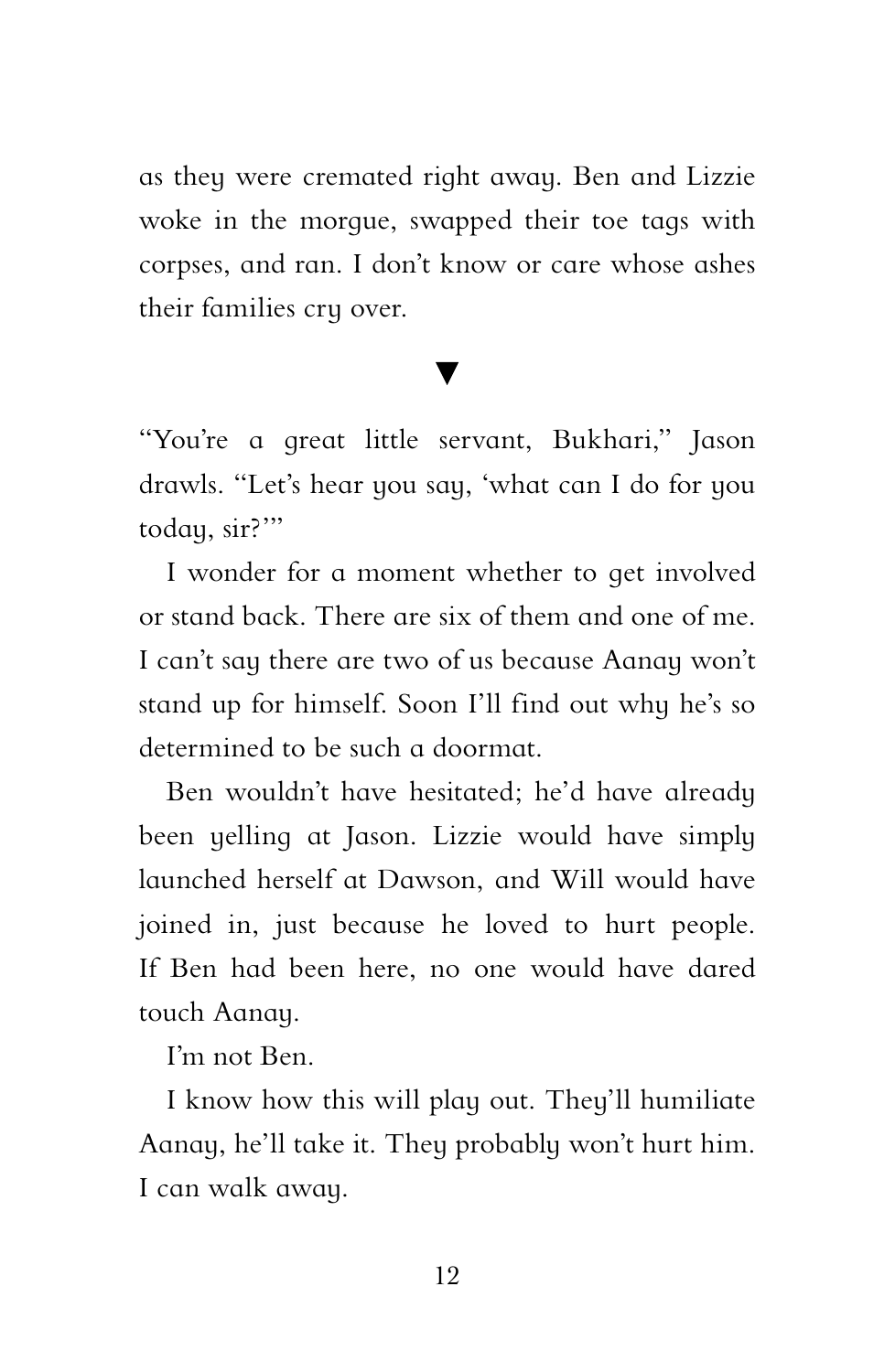But … they think Aanay is my friend. If I walk away, they'll see me as weak. This is a shark tank. The weak get eaten.

On the *other* hand, I don't get my hands dirty. "Hey!" I call. "Bella, can you step in here a minute?"

The boys had been moving to surround Aanay and myself, but now they freeze.

"You—" Bram starts.

*Click, swish, click, swish.*

Bella steps into the room and assesses the situation. "*Buongiorno*, boys. What is the problem, Grady?" An eyebrow rises.

"Just wanted to let you know it might be a little while before I can get to your spreadsheets." I allow a little tremble into my voice, a slight stutter.

Bella's eyes narrow. "That won't do, Grady." She looks at Dawson. He's watching her, his fingers tapping almost unconsciously against the notebook he keeps in his trouser pocket. I make a mental note to get a look inside that thing.

"We're just havin' a bit of fun, Bella," he says, his cockney accent the one thing that makes him stand out among the clones. "It's our break, innit?"

"Grady's break is over." Bella steps forwards and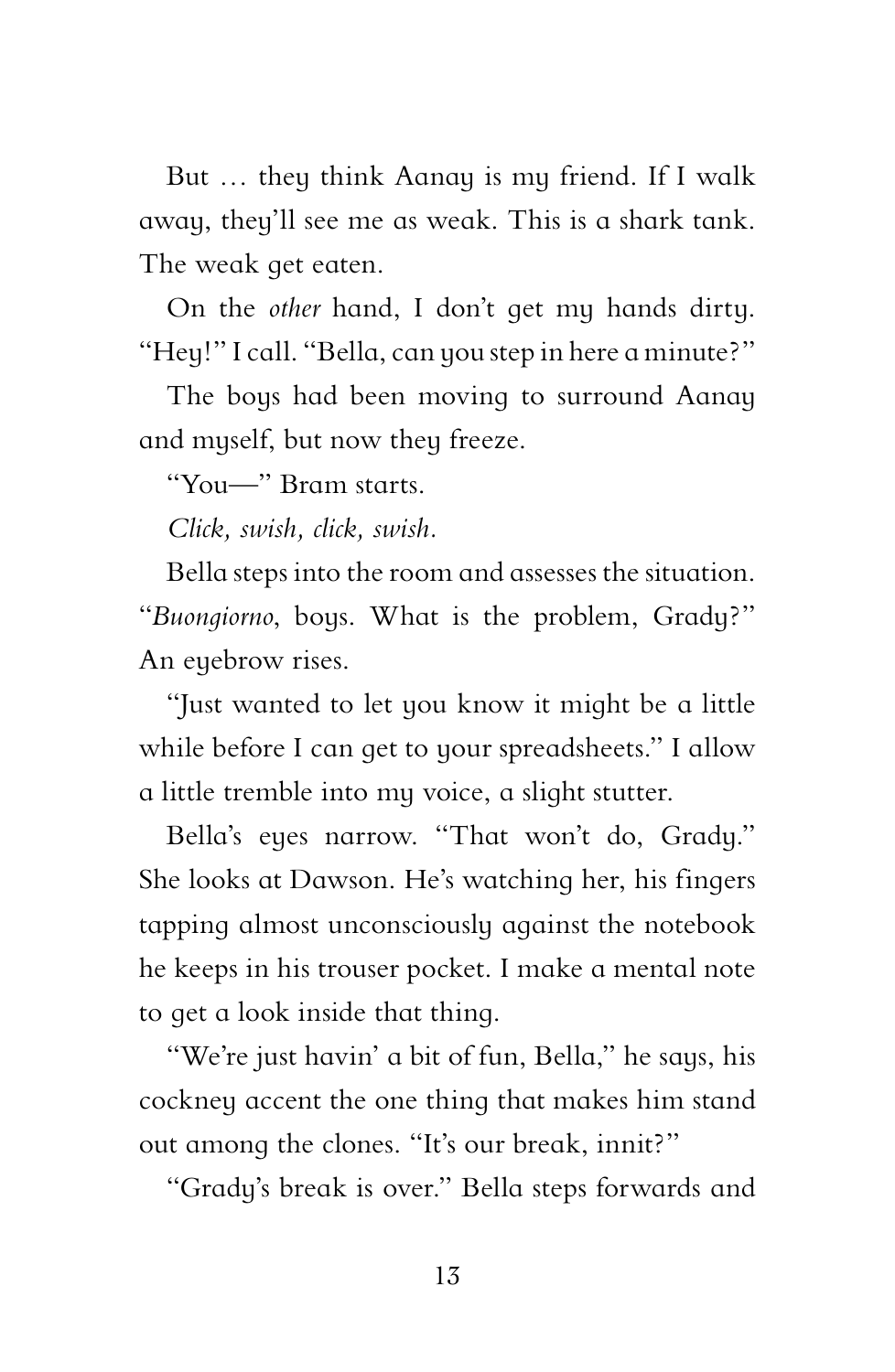touches a finger to the button of Dawson's navy suit jacket. She plays with it gently, then gives it a sudden twist. "He's already agreed to help me."

"*Grady* can go," Jason snaps, his eyes tight on Aanay.

Bella looks at me and I shrug, as if helpless. She sighs. "*And* Aanay. I'm certain that he has work of his own to be doing." She leans in as if to whisper in Dawson's ear. "Christopher Gold is coming to inspect the floor. I think we should *all* have work to show him, don't you?"

Dawson swallows. "Gold's son?"

Bella steps back from him. "He texted me." She holds up her phone with a slight smile.

"Why would he…" Jason leans to snatch the phone from her, but Dawson slaps his hand away.

"Don't touch her."

Jason curls a lip, shakes his hand and leans back again.

"You *know* why he would text me." Bella's smile is sultry.

Dawson's eyes flick to her lips, then back to her eyes. His own are cloudy with disappointment. "Yes, Bella."